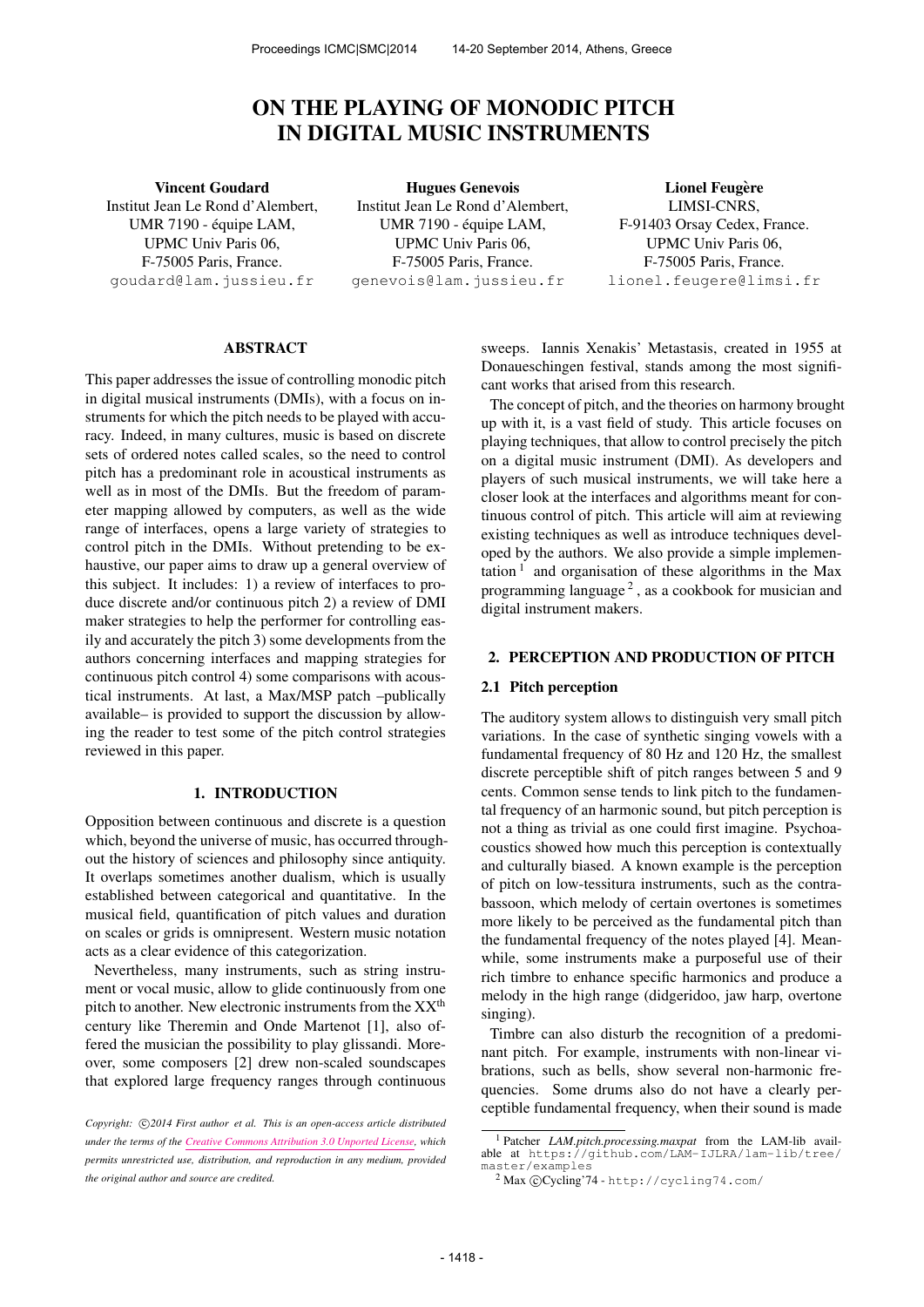of a broad spectral hump or when their fundamental frequency evolves rapidly in time. Pitch perception relies on two concurrent auditory mechanisms. The terms "autocorrelation" and "pattern-matching" tend to replace the terms "temporal coding" and "place coding" to describe these two auditory mechanisms [5] which help us identify a pitch, but these modes of perception interweave constantly, as Shepard [6] and Risset showed with the famous endless glissando<sup>3</sup>.

# 2.2 Pitch production in acoustic instruments

Pitch is an essential component of music; it is why harmonicity is so important in the instrument making process. The production of a salient harmonic sound is most often due to a resonance phenomenon, that filters out most frequencies other than the fundamental harmonics (that, is not always the case in the digital field, as will be seen here below). Different pitches can then be obtained:

- by playing on several elements tuned differently (e.g. harp strings, marimba bars, etc.);
- by modifying the structural characteristics of a resonant body, mostly its length (e.g. tube of wind instruments, cello strings, etc.);
- by selecting precise harmonics in a rich sound (e.g. didgeridoo, diphonic singing, harmonics on a guitar string).

These techniques can be used simultaneously, e.g. when modulating the pitch around an average value. For instance, the player can modulate the tension of a string to modify slightly the pitch, while using another string to change the pitch more clearly. Among wind instruments with a mouthpiece, musicians can have a specific control on the vibration of their lips or the reed to slightly modify the pitch whereas they modify the length of the air column by changing the number of obstructed holes.

# 2.3 Pitch production in digital instruments

With digital instruments, the sound field is produced by the loudspeaker (or any other acoustic transducer), when excited by an audio signal. The pitch of this audio signal can result from any or several of these processes:

- the playing speed of a wavetable (additive, sample based, granular, FM synthesis...);
- the content of the wavetable itself;
- a delayed feedback that induces a resonant filter (subtractive synthesis, karplus-strong...);
- a frequency domain [re]synthesis (FFT).

The salient frequencies are thus no longer tied to the body of the acoustic instrument. The "symbolic" pitch (that one can compare to the pitch written in scores) becomes a digital variable that can be manipulated by algorithms, hence giving more freedom in the production of a tuned sound signal.

Most of the acoustic instruments let the musician play on a discrete scale, with the help of keys, bars or frets causing them to vibrate at specific frequencies defined during manufacturing and tuning. Some of them allow to produce large glissandi, as is the case for the cello, the trombone, or —to a lesser extent— wind instruments like bansuri flute, with appropriate playing techniques. In some cases, accessories may also help to overcome the discrete scale of a music instrument (e.g. bottleneck for the guitar). Last, a few mechanical automaton, such as music-boxes or barrel organs (however they may not be included in so-called music instrument, most of time) allow to play pitched notes by using pre-composed material, usually with discrete pitches. The next sections will present how this lutherie can be transposed in the digital world.

3. PLAYING INTERFACES

# 3.1 Specificities of digital music instruments

Digital music instruments are very recent in music history and possess their very own specificities [7].

Some of these characteristics are shared with electronic instruments: energetic decoupling between the instrumentalist's gesture and the produced sound; spatial decoupling (the sounds are produced by loudspeakers, possibly away from the musician); modularity of hardware interfaces and audio processing (on modular synthetizers).

Some others are new [8]: decoupling due to symbolic encoding; embodiement of (very fast) computation; embodiement of (large amount of) memory; evolving nature of softwares, allowing a more radical modularity; etc.

# 3.2 Interfaces for discrete pitch

# *3.2.1 Keyboard and fretting*

Except for the instruments that strongly resort to harmonic modes such as brass, the disposition of pitches on acoustic instruments is usually arranged according to a scale. The piano keyboard allows to play all pitches from the chromatic scale, but is organised around the C major diatonic scale. If this layout is not the most ergonomic one, the fame of this instrument led to use it as the standard pitch layout for the first synthesizers.

Other pitch layout have been proposed. In particular, so called "isomorphic" keyboards inspired by Euler's Tonnetz, like the harmonic table or the Wicki-Hayden system (Figure 1), propose a different layout for the pitches, which allow to retain the same interval pattern independently of any transposition. We are seeing a renewed interest for this kind of keyboard [9] and several instrument manufacturers adopted it for their devices (Ableton Push<sup>4</sup>, Thummer<sup>5</sup>, Dualo  $<sup>6</sup>$ , etc.).</sup>

Implementing these topologies from a 2d continuous surface is pretty straight forward, as it is defined by 2 vectors generating a mesh. For instance, the Wicki-Hayden layout can be generated by the simple equation  $pitch = 2x + 7y$ , where  $x$  and  $y$  represent the 2 axes shifting the pitch by

<sup>3</sup> See [http://en.wikipedia.org/wiki/Shepard\\_tone](http://en.wikipedia.org/wiki/Shepard_tone) for details.

<sup>4</sup> <https://www.ableton.com/en/push/>

<sup>5</sup> <http://www.thummer.com/>

<sup>6</sup> <http://dualo.org/>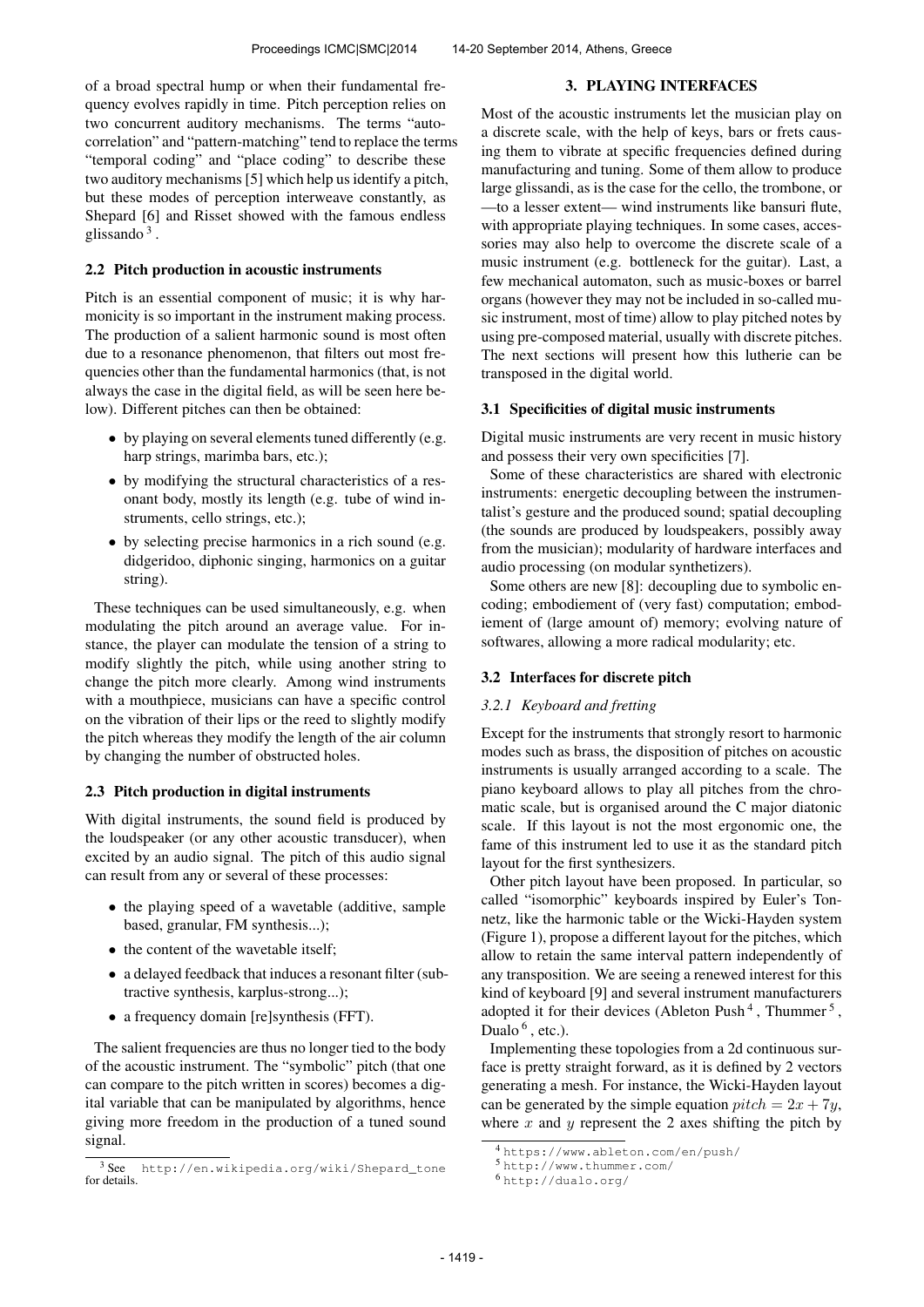

Figure 1: (a) Harmonic table and (b) Wicki-Hayden note layouts, both implemented in the LAM-lib.

a whole tone and a fifth, respectively. Our software implementation makes it possible to use such notes layout in an interchangeable way, using continuous surfaces such as graphics tablets and multi-touch surfaces.

## *3.2.2 Incremental keyboard / sequencers*

A few instruments have been created with the goal of playing relative pitches rather than absolute pitches. The Samchilian<sup>7</sup> is such an instrument, which keyboard aims at playing pitch intervals rather than the pitch values. Despite the interest of this type of keyboard for producing melodies and arpeggi, it has neither become very popular to this day, nor did the instrument reach a stable form so far.

A sequencer contains a score of events, usually notes defined by their pitch, intensity and length. While the sequencer is best known as a "play/stop" machine, an instrumental way to play a sequence, considered as a succession of musical events ordered in time, has been investigated by a few people. Among them, Jean Haury led a long research comprising study, implementation, and virtuoso practice on his "meta-piano" [10]. His idea is to leave the pitch sequence and relative velocity to the sequencer, and to keep one's fingering focus on articulation, agogic, accents phrasing and nuances  $8$ .

# *3.2.3 Dynamic models*

It is also possible to play pitches by controlling behavioural models [11] that will play the notes following an evolution proper to the model. In that case, a pitch class set can be chosen beforehand, that will be played, mixed, interpolated or triggered according to the model's behaviour. The authors have presented such algorithms in [12].

# 3.3 Interfaces for the frequency continuum

Since early XXth century, some electronic instruments allowed to glide from one note to another. The desire to overcome rigid frequency quantification crossed many inventions, and is still subject to new instruments design. Contemporary examples include the Continuum Fingerboard  $9$ ,

the LinnStrument<sup>10</sup>, the Seaboard (Roli)<sup>11</sup> or the Theremini <sup>12</sup> to mention the most known. Each of these instruments tries, in its own way, to bring back together the continuous and the discrete through a more supple change from on to the other.

Though hijacked from its original usage, a commonly used interface as digital instrument is the pen tablet [13]. By offering a highly precise measurement (0.1 mm precision, sampled at 200 Hz), this 2d surface has been used for prototyping many innovative instruments. The pen tablet proved to be a good controller for speech intonation, at least as good as the natural voice during a mimic task experiment [14]. The case of musical sequence imitation is more difficult than simple speaking intonation which does not require as much pitch accuracy as music. A recent experiment from the LIMSI's lab reported that while some persons manage to sing with their natural voice as accurate as with the tablet, most of the subjets played more accurate with the tablet than with own voice [15].

In LIMSI, we chose a linear mapping of the pitch on the X-axis of the tablet for our Cantor Digitalis instrument. To help the user play in tune, we added a keyboard-based printed layer on the tablet (Figure 2). Its interest resides in the transformation of the traditional discrete and non-linear spaced pitches traditional keyboard into a continuous and linear one, while keeping the keyboard marks for people with a keyboard playing background [16].

 <http://www.rogerlinndesign.com> <https://www.roli.com/seaboard/> [http://www.moogmusic.com/products/](http://www.moogmusic.com/products/etherwave-theremins/theremini) [etherwave-theremins/theremini](http://www.moogmusic.com/products/etherwave-theremins/theremini)



Figure 2: The Cantor Digitalis keyboard from LIMSI. All the vertical lines correspond to the chromatic pitches. The bold lines fit with the traditional keys boundary. Bold lines between Si and Do (B and C) and between Mi and Fa (E and F) are missing to ensure the pitch linearity.

<sup>7</sup> <http://en.wikipedia.org/wiki/Samchillian>

<sup>8</sup> See performance example here: [http://youtu.be/](http://youtu.be/KAtROd5mus8) [KAtROd5mus8](http://youtu.be/KAtROd5mus8)

<sup>9</sup> <http://www.hakenaudio.com>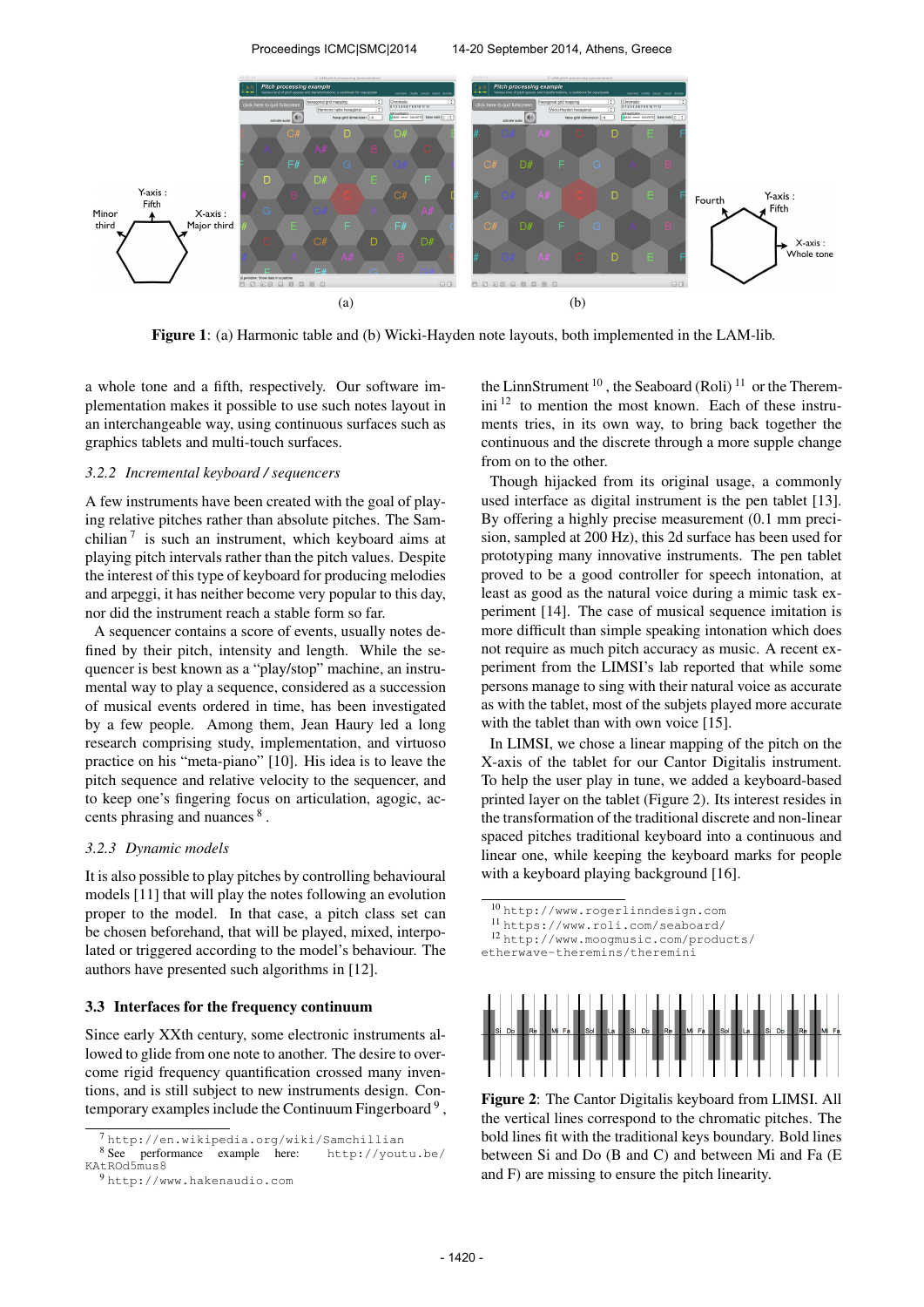

Figure 4: The spiral mapping of the pitch illustrated by the LAM-lib, as used in the Voicer. In the LAM-lib, octave is automatically shifted each time the reference note is crossed, to preserve pitch continuum.

#### 4. PLAYING TECHNIQUES

Playing pitches can be envisaged as a ternary process: playing in the frequency continuum by sliding freely on unscaled pitches, playing on the scale with all classical ornaments like trills and such, and modulating inside the scale with vibrato and bends. We tried to organize these parts logically, in order use them in a complementary manner. The Figure 3 illustrates this organisation, which can be found in its Max implementation.

#### 4.1 Pre-scale processing

#### *4.1.1 Continuous surface mapping*

In the case of digital instrument, the hardware interface provide sensor values which may not be directly correlated with the axis of intended playing gestures. A first mapping stage will convert the sensors output from the interface to a pitch-wise ergonomic coordinate system.

The Voicer [17] allows to control the pitch along a spiral path on the tablet, one round being associated to an octave (Figure 4). The HandSketch [18] lets the user move the pitch along a curve corresponding to the arm curve around the elbow. A similar idea can be found in experimental acoustic pianos which feature a curved keyboard [19]. The Figure 5 compares these two interfaces.

Other examples of surface mapping are encountered by the authors. They include: chaotic curves to deliberately play chaotic pitch patterns while keeping gestures consistent to the surface dimension; scales with a repeated note to get a kind of drone effect; multiple heterogeneous pitch ranges; and octave interpolations.

# *4.1.2 Glissando*

A glissando is a glide from one pitch to another. It can be achieved continuously on non-fretted string instruments such as cello by moving along the cello board. On a device like a pen tablet or similar continuous surface sensor, the gesture will be similar. Since the sensors sampled values usually operate at a lower rate than audio, data should be smoothly interpolated at audio rate to prevent clicks in the audio signal.

# 4.2 Octave key, register shift and transposition

Due to the dominating organisation of pitches on octave, the octave key still remains of high interest in DMI, as it makes it possible to reach other registers —lower or higher pitched— while preserving the spatial equivalence of notes on the instrument topology. Furthermore, it allows to extend the potential register of an instrument, while keeping the pitch layout to a small size. We find such a system on numerous synthesizers, often as a double incremental key allowing to rise or descend one octave. Apart from the octave which is a special case, the transposition of the whole pitch layout can help the player adapt to various concert pitches, to perform score written for transposing instruments (e.g. clarinet), or to purposely detune the instrument for stylistic reasons.

# 4.3 Mapping to scale

#### *4.3.1 Scales bank*

An essential organisation of pitch is the scale, which consists in a restricted set of discrete intervals in the frequency continuum. A great number of tonal and microtonal scales have been stored in our Max patcher, in a bank directly accessible as a list. Scales are stored as a list of intervals expressed in floating point semitones, relative to an arbitrary root note set to zero. The last interval in the scale represents the wrapping interval. As an example, for most scales which are based on the octave equivalence, the last interval will be 12. But scales not based on octave like Bohlen-Pierce (wrapping on the tritave), or scales that simply do not wrap at all, are also possible in this system.

# *4.3.2 Adaptative scales*

# *a) Adaptative stiffness of fretting*

As part of the OrJo research project (2009-2012), supported by the *Agence Nationale de la Recherche*, the LAM laboratory developed several algorithms in order to interpolate smoothly between continuous pitch and quantizedto-scale pitch.

A parameter ranging from  $0\%$  (continuous pitch) to  $100\%$ (discrete pitch) allows to control the fretting steepness. Three variations of this function exist: *cat*, *dog* and *sigmoid*. The first two owe their name to the smooth ("meow") or steep ("woof") transition between two pitches in the scale. The third is a compromise between *cat* and *dog* versions (Fig $ure<sub>6</sub>$ 

These modules take a pitch value as input, as well as a list of floating point values representing the scale.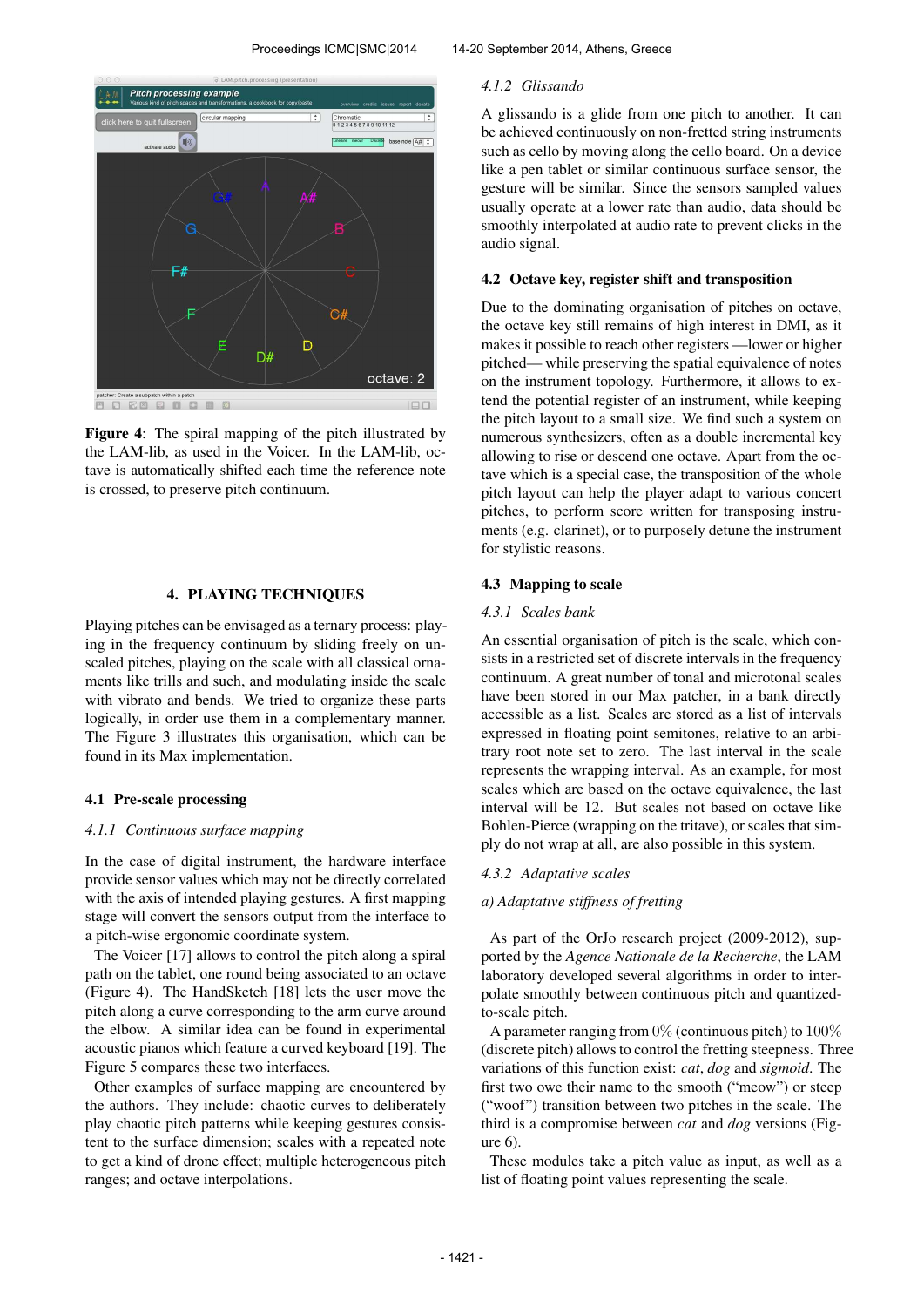

Figure 3: Schematic overview of (a) the pitch processing modules and (b) the associated Max patcher.



Figure 5: (a) Two ergonomic keyboards: the upper one features different key orientations while the lower one features a curved keyboard (from Haury [19]). (b) The curved mapping of the pitch implemented in the LAM-lib.

The *LAM.quantize.cat* goes as follow:

- Let  $P_{in}$  the raw pitch value to be quantized
- Let  $S$  the list of pitch values representing the scale
- Let  $Z \in [0, 1]$  the fretting steepness.
- We search for  $P_0$  and  $P_1 \in S$ , the closest scale values surrounding  $P_{in}$ .
- $I \leftarrow (P_1 P_0)/2$
- $A \leftarrow P_0 + IZ$
- $B \leftarrow P_1 IZ$
- IF  $P_{in} < A$ ,  $P_{out} \leftarrow P_0$ ELSE IF  $P_{in} > B$ ,  $P_{out} \leftarrow P_1$ ELSE ,  $P_{out} \leftarrow P_0 + (P_{in} - P_0) \frac{P_1 - P_0}{B - A}$

# *b) Attack fretting*

Being able to start in tune on a non fretted surface is another challenge. We can easily and quickly catch the right pitch by ear-adjustment, but this is not always a satisfying answer. The LIMSI [20] developed an adaptative system allowing to get a perfectly quantized pitch at attack time by dynamic anamorphosis of the pitch scale (see Figure 7.

The LAM developed a new version of this algorithm to address non-chromatic scales, and stick to the closest degree in a possibly microtonal scale. Considering  $X_0$  the input pitch at contact and  $P_0$ ,  $P_a$  and  $P_b$  to be the closest pitch, pitch directly below and directly above in the wanted scale, the gamma coefficient of the curvature is given by the formula:

$$
\gamma = \frac{\ln(P_o - P_a) - \ln(P_b - P_a)}{\ln(X_0 - P_a) - \ln(P_b - P_a)}\tag{1}
$$

and the output pitch Y can be computed from the input pitch X with the formula:

$$
Y = \left(\frac{X - P_a}{P_b - P_a}\right)^\gamma \tag{2}
$$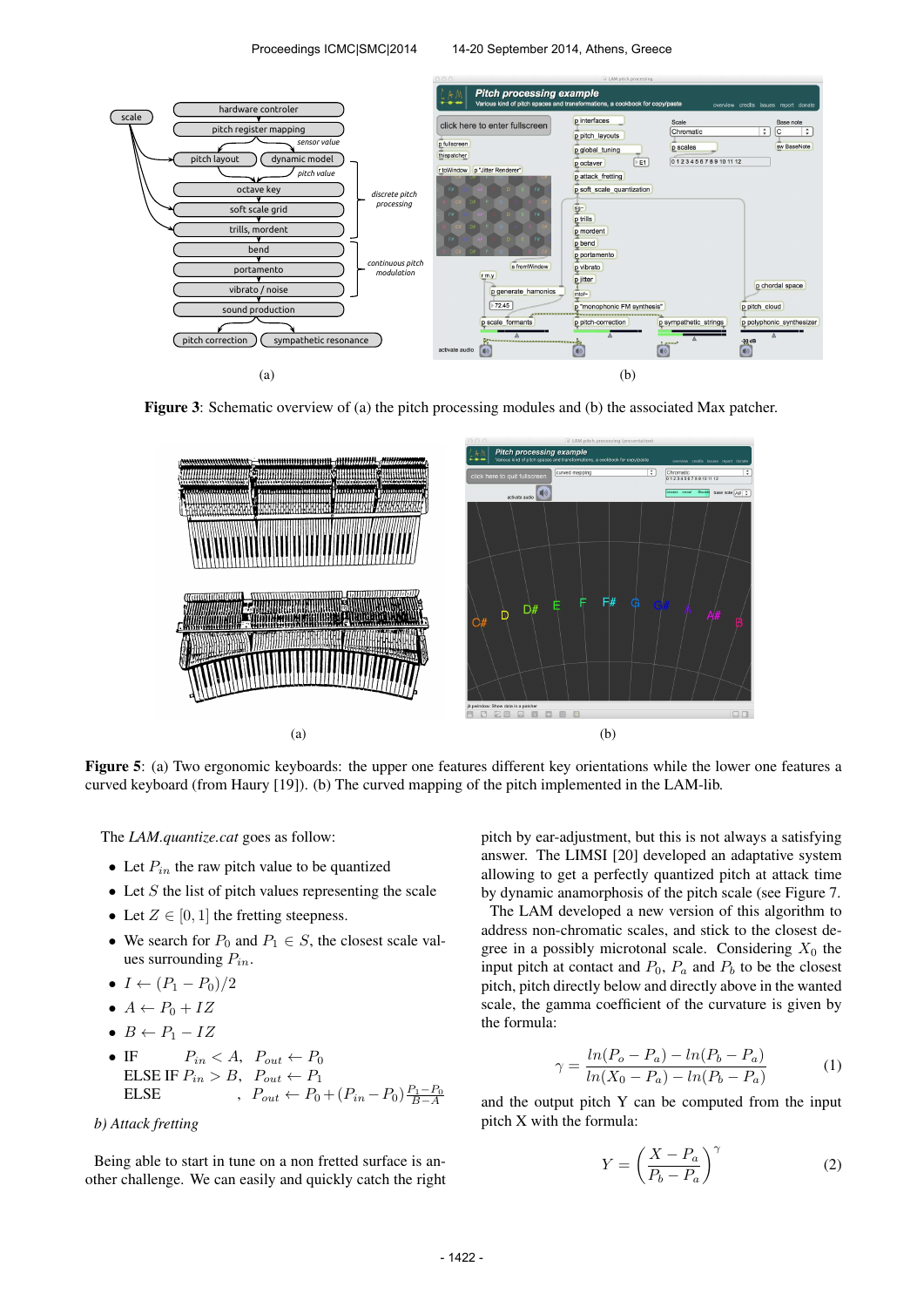

Figure 6: (a) A schematic view (detail) of a pitch transition between *cat*, *dog* and *sigmoid* algorithm, and (b) the associated Max patcher.



Figure 7: Mapping between pen position and pitch with relative coordinates. Left: linear mapping. Middle: mapping with constraint on pitch position. Right: mapping without constraint on pitch position. From Perrotin & d'Alessandro [20].

# 4.4 Scale-relative modulation: mordent, trill, gruppetto, turn, arpeggio, fall

All these ornaments are usually played relatively to the current scale, potentially altered. A trill consists of a rapid alternation between two close degrees. A mordent is similar but limited to a single alternation. Also, the alternation rate can depend on the tempo.

It is hardly achieved with some acoustical instruments, like with the natural voice, but possible with their digital analogues. For instance, using DMI to modelize the voice, D'Alessandro & Dutoit [18] combines the continuous control of the graphic tablet to perform portamenti and FSR  $^{13}$ buttons added on the tablet to perform trills using guitarlike techniques.

The LAM implemented automatic audio rate trill, taking a positive or negative degree, and the current scale, as arguments. The release of the trill is made by setting the degree to zero, and the algorithm will automatically ensure that the trill finished the last note properly.

### 4.5 Post-scale modulation

# *4.5.1 Portamento*

The portamento is a short slide from one note to another. This technique can be eased by the space-wise interpolation of the adaptative fretting we described earlier in section 4.3.2a) But this smooth transition can also be accomplished with a time-wise interpolation.

A time ramp could produce this effect, but a more interesting and lively way is to lowpass-filter the pitch change. Then we will have 2 parameters to control the effect: the filter frequency F and the resonance Q. However, for a better ergonomy, we can express the resonance in term of halftime release (T), with the formula:  $Q = 10^{-1/T}$ .

This algorithm provides both smooth transition when set with values such as  $F = 2 Hz$  and  $T = 500 ms$ , or vibration melting with vibrato with settings such as  $F = 7 Hz$ and  $T = 5000$  ms. With F set to high values, it also produces interesting and brassy transitory attacks.

<sup>&</sup>lt;sup>13</sup> force-sensing resistor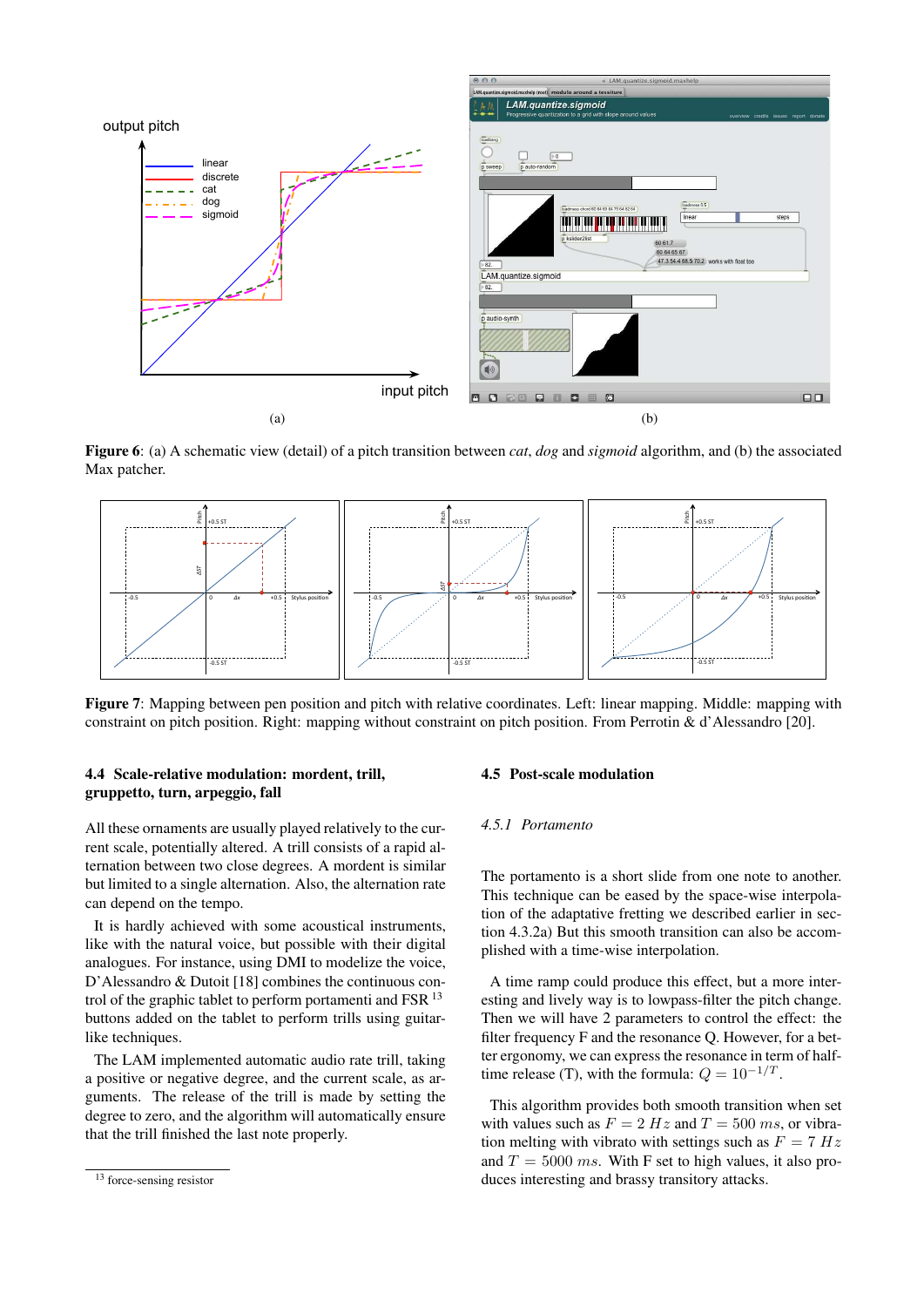

Figure 8: A Saraswati veena, with its scalopped fretboard.



Figure 9: A Gibson Les Paul equipped with a Bigsby whammy bar.

# *4.5.2 Bend*

The bend is an effect usually made on string instruments like the guitar, achieved by pulling a string to shift temporarily the pitch a few semitone higher, but one can only bend the note to a higher pitch typically a few semitone higher- due to the instrument structure. The only possible way to lower the string's pitch is to "unbend" a pre-bent string <sup>14</sup>.

A fretted guitar fingerboard can be scalloped by scooping out the wood between each of the frets to create a shallow "U" shape. The result is a playing surface wherein the guitarists' fingers come into contact with the strings only, and do not touch the fingerboard. This feature increases the ease and range of string bends by eliminating friction between finger and fretboard. The scalloped fretboard, a feature also present on some Indian instruments such as the veena (Figure 8, facilitates the rapid, microtonal variation that is important in Indian music. Without scallops, the guitarist must play microtones by sliding the string sideways on the fret.

For electric guitars, some mechanical systems, developed since the 1930s, are used to produce pitch variations by changing the tension of all strings simultaneously, typically at the bridge, using a controlling lever (referred to as a whammy bar, vibrato arm/bar, or tremolo arm/bar, see the Figure 9. The lever enables the player to quickly vary the tension and sometimes the length of the strings, changing the pitch to create vibrato, portamento or pitch bend effects. Some of these mechanisms allow downbends as well as upbends.

On the other side, "pitch bend wheels" that have been implemented on synthesizer keyboards can shift the note to much greater extent and in either higher or lower direction. One of the bend feature is that one should provide effort to produce the shift, but little or no effort to release it and get the pitch back to its original value. Our implementation of the bend reflect this particular feature.

### *4.5.3 Vibrato*

The vibrato is a pitch modulation around a central pitch. It can be characterised in terms of two factors: the amount of pitch variation ("extent of vibrato") and its rate. For soprano's singing voice, the rate of the vibrato typically ranges between 4 and 8 Hz and the extent ranges from 20 to 150 cents [21].

A simple automated implementation consists in modulating the pitch value in semitone with an LFO <sup>15</sup>. Given the rate of the vibrato, this modulation should be sample at least at 20 Hz. In Max the message rate is not sufficient for a regular vibrato, so we implemented it at audio rate. Apart from rate and depth, we added a "sharpness" parameter; it is a saturation of the modulating sine wave, which makes the vibrato more steep as the gain increases.

Though studies tend to prove that the perceived pitch is the mean pitch of the frequency modulated sound [22] [23], our implementation proposes a symmetry parameter (ranging -1 to 1) to place the modulation depth below, above or centered on the modulated pitch.

# 4.6 Side effects of pitch modulation

The liveliness of the sound of acoustic instruments may be partly due to the fact that pitch modulation is not affecting a single feature of sound but several of them. As an example, [24] observed that features like spectral centroid, loudness, or odd/even harmonics balance are also affected by the vibrato gesture.

A consequence in the implementation design of our modular implementation is the output of raw modulating signal. Depending on the chosen sound synthesis algorithm, it is then possible to use these signals to affect timbre and dynamics.

#### 5. PERSPECTIVES

Many musicians want to be able to play in tune when necessary while keeping the freedom to deviate from purely quantized pitch for expressive reasons. Obviously, the research and methods we describe in this paper do not fully cover the topic, and the implementation we propose are over simplified compared to the complexity of instrumental acoustics.

Furthermore, we do not address at all the issue of polyphony control here, which we will like to address in a next step, nor did we raise the internal evolution of pitch in triggered sound event (such as in Road's glisson synthesis [25]). However we hope this will contribute to give an overview of how pitch can be played in a monodic fashion, from instrument making to the practice of the instrument.

Digital instrument making is still a fairly new art, and many new techniques are yet to be discovered. As Max Mathews was stating some 50 years ago: "There are no theoretical limits to the performance of the computer as a source of musical sounds." One can bet there is no theoretical limit to the number of ways computer sound can be played.

<sup>&</sup>lt;sup>14</sup> One could also detune the string with the machine heads, though it may be difficult to be virtuoso with the latter technique.

<sup>15</sup> low-frequency oscillator